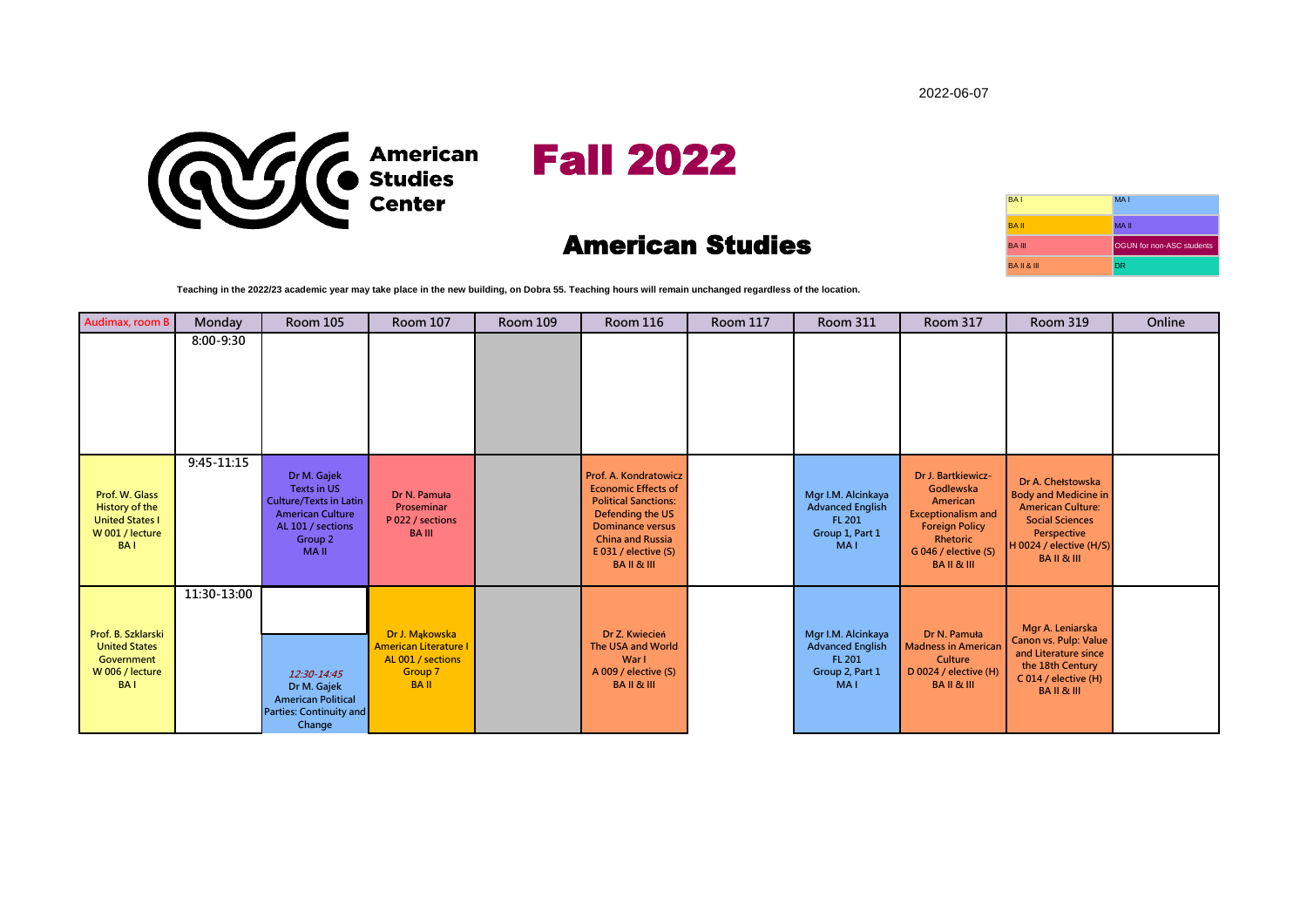| Dr K. Ząbecki<br><b>Social Geography of</b><br>the US<br>W 044 / lecture<br><b>BAI</b> | 13:15-14:45          | RS 238 / seminar (S)<br><b>MAI</b>                                                                                    | 13:15-15:30<br>Dr hab. E. Korolczuk<br><b>Social Movements and</b><br>Social Change in<br>Contemporary<br>America |                 | Dr hab. A. Sosnowska-<br>Jordanovska<br>New York City,<br>Chicago, and Los<br>Angeles: Introduction<br>to the US Cities<br>H 0010 / elective (S)<br><b>BAIL&amp;III</b> | Dr J. Mąkowska<br><b>North American</b><br>iterature and Ecology<br>C 093 / elective (H)<br><b>BAIL&amp;III</b> |                 | Dr hab. J. Dobrowolski<br>America<br>B 060 / elective (H)<br><b>BAIL&amp;III</b>                       | Prof. C. Bates<br>Intellectual History of Democracy in America<br>- Then and Now<br>F131-A-OG / OGUN |        |
|----------------------------------------------------------------------------------------|----------------------|-----------------------------------------------------------------------------------------------------------------------|-------------------------------------------------------------------------------------------------------------------|-----------------|-------------------------------------------------------------------------------------------------------------------------------------------------------------------------|-----------------------------------------------------------------------------------------------------------------|-----------------|--------------------------------------------------------------------------------------------------------|------------------------------------------------------------------------------------------------------|--------|
|                                                                                        | 15:00-16:30          | 16:00-18:15<br>Dr hab. A. Sosnowska-<br>Jordanovska<br>New York and<br><b>Chicago: The Cities</b><br>and Their People | RS 226/ seminar (S)<br><b>MAI</b>                                                                                 |                 | Dr Z. Kwiecień<br>The Korean War 1950<br>1953<br>A 119-OG / OGUN                                                                                                        |                                                                                                                 |                 | Prof. B. Szklarski<br><b>The American</b><br>Presidency<br>F 003 / elective (S)<br><b>BAIL&amp;III</b> | 16:00-18:15<br>Prof. C. Bates<br><b>Civil Society and</b><br>American Citizenship                    |        |
|                                                                                        | 16:45-18:15          | RS 260/ seminar (S)<br><b>MAI</b>                                                                                     | Dr hab. E. Korolczuk<br>Proseminar<br>P 039 / sections<br><b>BA III</b>                                           |                 |                                                                                                                                                                         | Dr J. Mąkowska<br>Proseminar<br>P 035 / sections<br><b>BAIII</b>                                                |                 | Prof. B. Szklarski<br>Proseminar<br>P 033 / sections<br><b>BA III</b>                                  | RS 259/ seminar (S)<br><b>MAI</b>                                                                    |        |
|                                                                                        | 18:30-20:00          |                                                                                                                       |                                                                                                                   |                 |                                                                                                                                                                         |                                                                                                                 |                 |                                                                                                        |                                                                                                      |        |
| Audimax, room D                                                                        | Tuesday<br>8:00-9:30 | <b>Room 105</b>                                                                                                       | <b>Room 107</b>                                                                                                   | <b>Room 109</b> | <b>Room 116</b>                                                                                                                                                         | <b>Room 117</b>                                                                                                 | <b>Room 311</b> | Room 317                                                                                               | <b>Room 319</b>                                                                                      | Online |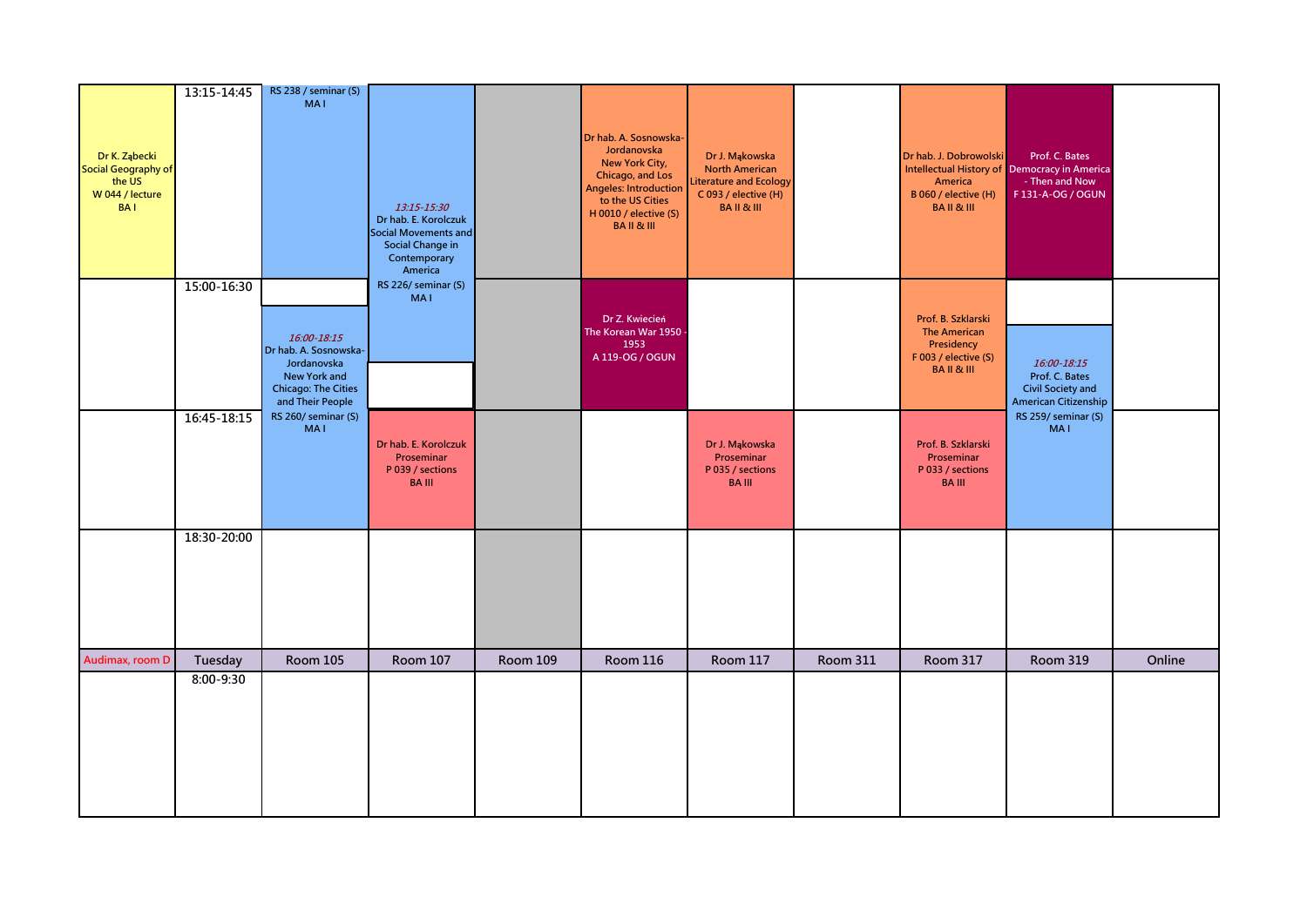| Prof. P. Frelik<br><b>Audiovisual Culture</b><br>and Media in the US<br>W 010 / lecture<br><b>BAI</b> | $9:45 - 11:15$ | Mgr A. Mejer<br><b>Advanced English</b><br>FL 201<br>Group 4, Part 2<br>MA <sub>1</sub>            | Dr M. Usiekniewicz<br><b>Not Just Cheap Thrills:</b><br><b>American Crime</b><br><b>Fiction and Film</b><br>C 080 / elective (H)<br><b>BAIL&amp;III</b>                                                  | Dr M. Gajda-<br>Łaszewska<br><b>American Advertising</b><br>and the Rise of<br><b>Consumer Culture</b><br>H 135 / elective (H/S)<br><b>BAIL&amp;III</b> | Dr A. Kotwasińska<br><b>American Literature I</b><br>AL 001 / sections<br>Group 6<br><b>BAII</b>                                                               |                                                                                                                                                               | Dr A. Kurowicka<br><b>American Literature</b><br>AL 001 / sections<br>Group 4<br><b>BAII</b>                                        | Mgr A. Szapert<br><b>Cultural History of</b><br>Psychotherapy in the<br><b>US</b><br>D 0066/ elective (H)<br><b>BAIL&amp;III</b>                    |  |
|-------------------------------------------------------------------------------------------------------|----------------|----------------------------------------------------------------------------------------------------|----------------------------------------------------------------------------------------------------------------------------------------------------------------------------------------------------------|---------------------------------------------------------------------------------------------------------------------------------------------------------|----------------------------------------------------------------------------------------------------------------------------------------------------------------|---------------------------------------------------------------------------------------------------------------------------------------------------------------|-------------------------------------------------------------------------------------------------------------------------------------|-----------------------------------------------------------------------------------------------------------------------------------------------------|--|
|                                                                                                       | 11:30-13:00    | Dr B. Kotlińska<br><b>Academic Writing</b><br>$(B2+)$<br>P 201 / sections<br>Group 2<br><b>MAI</b> | Dr M. Usiekniewicz<br><b>American Literature I</b><br>AL 001 / sections<br>Group 9<br><b>BAII</b>                                                                                                        | Prof. M. Wilczyński<br><b>American Literature I</b><br>AL 001 / sections<br>Group 10<br><b>BAII</b>                                                     | Dr A. Kotwasińska<br><b>Postwar American</b><br>Family on TV<br>D 0062 / elective (H)<br><b>BAIL&amp;III</b>                                                   | <b>IRREGULAR</b><br><b>SCHEDULE - SEE</b><br><b>USOS FOR DATES</b><br>Mgr M. Skrzydelska<br><b>Practical Project:</b><br><b>Leadership Skills</b><br>Training | Dr A. Kurowicka, dr N.<br><b>Pamuła</b><br><b>New American</b><br><b>Intimacies</b><br>D 0010 / elective (H)<br><b>BAIL&amp;III</b> | Mgr A. Relidzyńska<br><b>American Landscape</b><br>in 19th- and 20th-<br><b>Century Visual Arts</b><br>D 0063 / elective (H)<br><b>BAIL&amp;III</b> |  |
|                                                                                                       | 13:15-14:45    | 13:15-15:30<br>Dr K. Mazur<br><b>Writing Migration</b>                                             | Dr B. Kotlińska<br>The changing<br>landscape of<br>American journalism:<br>From accountability to<br>instantaneous<br>reporting<br>D 0065 / elective (H/S)<br><b>BAIL&amp;III</b>                        | Prof. M. Wilczyński<br>American<br>Individualism<br>B 129 / elective<br><b>MAII</b>                                                                     | Prof. W. Batóg<br>American History and<br>Society<br>P 005 / sections<br>Group 1<br><b>BAI</b>                                                                 | PP 103/ sections<br><b>MAII</b>                                                                                                                               | Mgr A. Kamińska<br><b>American Literature I</b><br>AL 001 / sections<br>Group <sub>2</sub><br><b>BAII</b>                           | 13:15-15:30<br>Prof. P. Frelik<br>Contemporary<br><b>American Cinema</b>                                                                            |  |
|                                                                                                       | 15:00-16:30    | RS 262 / seminar (H)<br>MA <sub>1</sub>                                                            | Dr hab. A. Sosnowska-<br>Jordanovska<br><b>Practical Project:</b><br>Newspapers, Social<br>Media, Google Maps,<br>and Statistical Atlas in<br><b>Social Research</b><br>PP 107 / sections<br><b>MAII</b> | Prof. D. Jones<br>The American Legal<br>System<br>$F$ 004 / elective (S)<br><b>BAIL&amp;III</b>                                                         | Prof. W. Batóg<br><b>Social and Cultural</b><br><b>History of the United</b><br>States in the 19th<br>century<br>H 029 / elective (H/S)<br><b>BAIL&amp;III</b> |                                                                                                                                                               | Mgr A. Kamińska<br><b>Narrating American</b><br>Lives<br>C 012 / elective (H)<br><b>BAIL&amp;III</b>                                | RS 220 / seminar (H)<br><b>MAI</b>                                                                                                                  |  |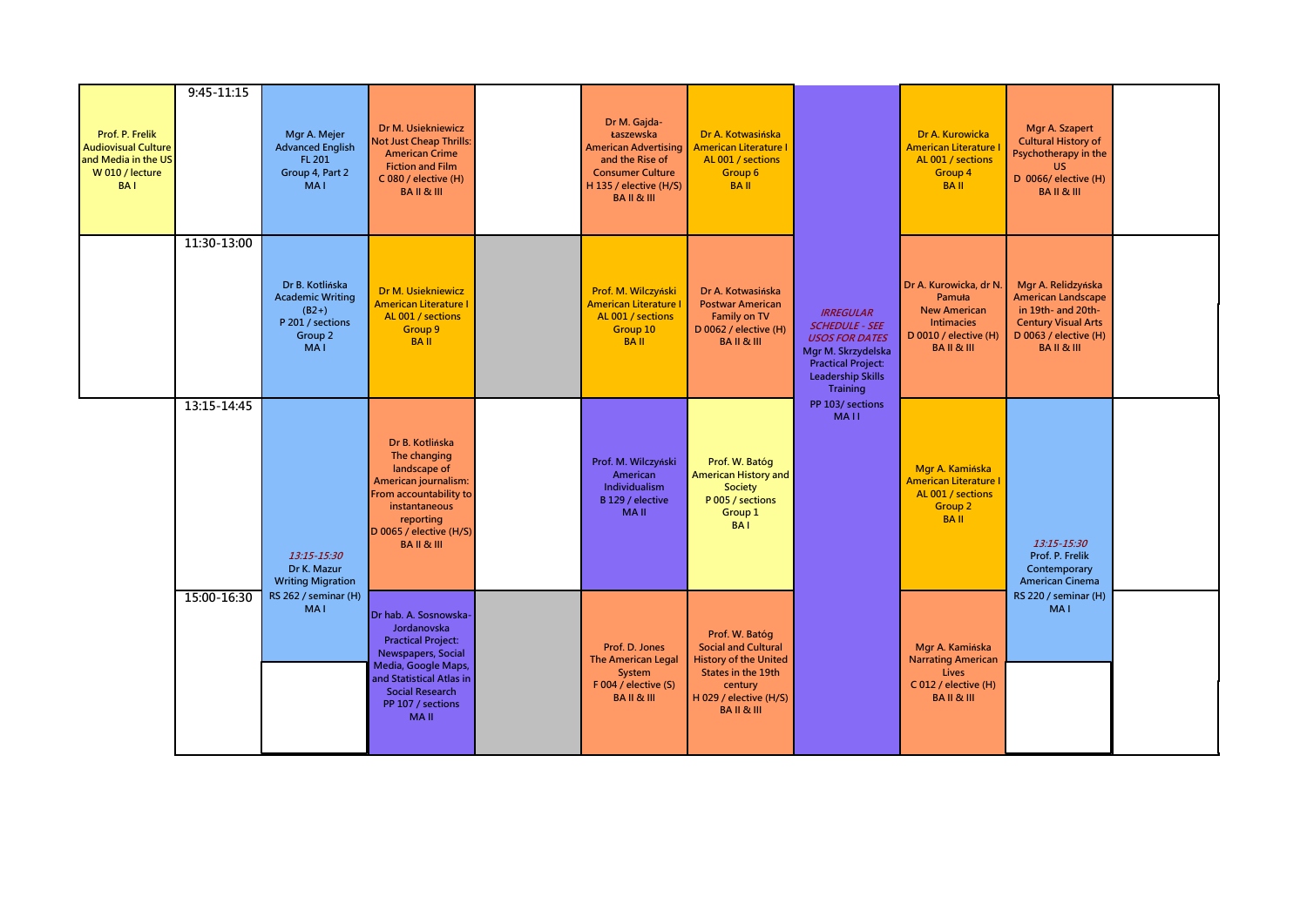|                 | 16:45-18:15    | Dr K. Mazur<br>Proseminar<br>P 021 / sections<br><b>BA III</b> | Dr hab. A. Sosnowska-<br>Jordanovska<br>Proseminar<br>P 036 / sections<br><b>BAIII</b> |          | Prof. D. Jones<br>Proseminar<br>P 027 / sections<br><b>BA III</b> | Prof. W. Batóg<br>Proseminar<br>P 025 / sections<br><b>BAIII</b> | $15:45 - 17:15$<br>Mgr A. Fornet Gomez<br>Advanced Spanish<br><b>FL 202</b><br>Part 1<br><b>MAI</b>    |                 | Prof. P. Frelik<br>Proseminar<br>P 014 / sections<br><b>BAIII</b> | <b>American Society</b><br>W 009 / lecture<br><b>BAI</b> |
|-----------------|----------------|----------------------------------------------------------------|----------------------------------------------------------------------------------------|----------|-------------------------------------------------------------------|------------------------------------------------------------------|--------------------------------------------------------------------------------------------------------|-----------------|-------------------------------------------------------------------|----------------------------------------------------------|
|                 | 18:30-20:00    |                                                                |                                                                                        |          |                                                                   |                                                                  | 17:30-19:00<br>Mgr A. Fornet Gomez<br><b>Advanced Spanish</b><br><b>FL 202</b><br>Part 2<br><b>MAI</b> |                 |                                                                   |                                                          |
| Audimax, room B | Wednesday      | <b>Room 105</b>                                                | <b>Room 107</b>                                                                        | Room 109 | <b>Room 116</b>                                                   | Room 117                                                         | <b>Room 311</b>                                                                                        | <b>Room 317</b> | <b>Room 319</b>                                                   | Online                                                   |
|                 | 8:00-9:30      |                                                                |                                                                                        |          |                                                                   |                                                                  |                                                                                                        |                 |                                                                   |                                                          |
|                 | $9:45 - 11:15$ |                                                                |                                                                                        |          |                                                                   |                                                                  |                                                                                                        |                 |                                                                   |                                                          |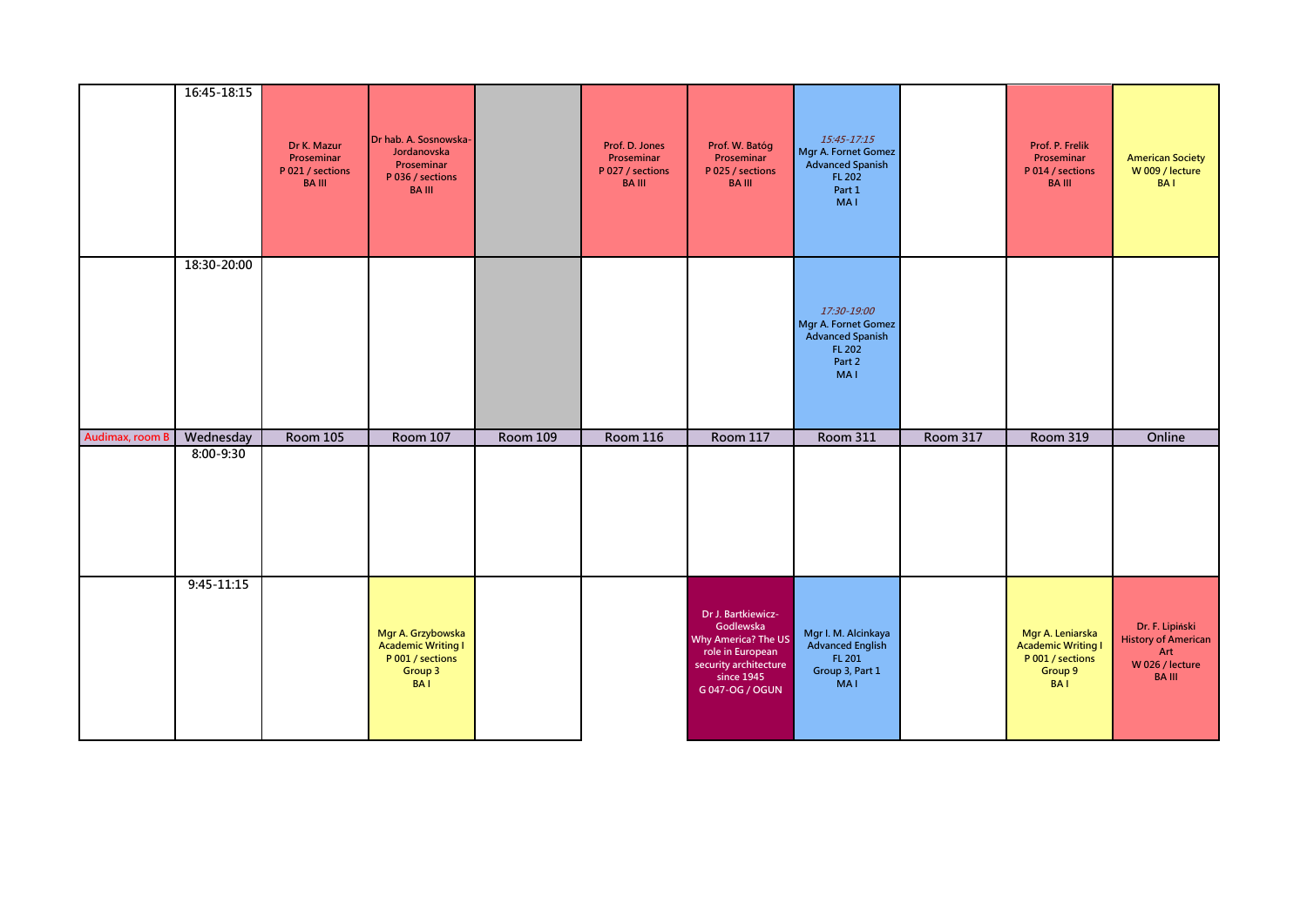| 11:30-13:00 | Mgr A. Kamińska<br><b>American Literature I</b><br>AL 001 / sections<br>Group 3<br><b>BAII</b>                                                                     | Mgr A. Grzybowska<br><b>Academic Writing I</b><br>P 001 / sections<br>Group 4<br><b>BAI</b>                                    |                                                                                       | Dr L. Janion<br><b>American History and</b><br>Society<br>P 005 / sections<br>Group 7<br><b>BAI</b>                                                                                                | Dr M. Durska<br><b>Poor America</b><br>H 0021 / elective<br><b>BA II&amp;III</b>                                                                 | Mgr I. M. Alcinkaya<br><b>Advanced English</b><br>FL 201<br>Group 4, Part 1<br>MA <sub>1</sub>                                 |                                                                                                                                | Mgr A. Leniarska<br><b>Academic Writing I</b><br>P 001 / sections<br>Group 10<br><b>BAI</b>                                    |  |
|-------------|--------------------------------------------------------------------------------------------------------------------------------------------------------------------|--------------------------------------------------------------------------------------------------------------------------------|---------------------------------------------------------------------------------------|----------------------------------------------------------------------------------------------------------------------------------------------------------------------------------------------------|--------------------------------------------------------------------------------------------------------------------------------------------------|--------------------------------------------------------------------------------------------------------------------------------|--------------------------------------------------------------------------------------------------------------------------------|--------------------------------------------------------------------------------------------------------------------------------|--|
| 13:15-14:45 | Mgr A. Kamińska<br>Proseminar<br>P 034 / sections<br><b>BA III</b>                                                                                                 | <b>Various instructors</b><br><b>Key Readings in</b><br><b>American Studies</b><br>AL. 103 / sections<br>Group 2<br><b>MAI</b> | Prof. M. Wilczyński<br><b>American Literature I</b><br>W 003 / lecture<br><b>BAII</b> | Dr L. Janion<br>Proseminar<br>P 016 / sections<br><b>BAIII</b>                                                                                                                                     | Prof. P. Frelik<br><b>Texts in US</b><br><b>Culture/Texts in Latin</b><br><b>American Culture</b><br>AL 101 / sections<br>Group 1<br><b>MAII</b> | <b>Various instructors</b><br><b>Key Readings in</b><br><b>American Studies</b><br>AL. 103 / sections<br>Group 3<br><b>MAI</b> | <b>Various instructors</b><br><b>Key Readings in</b><br><b>American Studies</b><br>AL. 103 / sections<br>Group 4<br><b>MAI</b> | <b>Various instructors</b><br><b>Key Readings in</b><br><b>American Studies</b><br>AL. 103 / sections<br>Group 1<br><b>MAI</b> |  |
| 15:00-16:30 | Mgr G. Jeleńska<br><b>American Literature I</b><br>AL 001 / sections<br>Group 1<br><b>BAII</b>                                                                     | 16:00-18:15<br>Prof. W. Glass<br>Slavery and the<br>Making of the<br>Americas                                                  |                                                                                       | Dr K. Lebek<br><b>Southern Gothic</b><br><b>Fiction: The Quotidian</b><br><b>Grotesques of</b><br><b>Flannery O'Connor</b><br>and Carson McCullers<br>C 0002 / elective (H)<br><b>BAIL&amp;III</b> | Prof. P. Frelik<br><b>American Television</b><br>Series after 2000<br>D 0028 / elective (H)<br><b>BAIL&amp;III</b>                               | Dr H. Calleros<br>American History and<br><b>Society</b><br>P 005 / sections<br>Group 2<br><b>BAI</b>                          | Prof. S. Obirek<br>Religious Pluralism in<br>the United States<br>W 223 / lecture<br><b>MAII</b>                               | Prof. C. Bates<br><b>The Congress</b><br>F 008 / elective $(S)$<br><b>BAIL&amp;III</b>                                         |  |
| 16:45-18:15 | Mgr G. Jeleńska<br>Grandmother<br>Spider's<br><b>Granddaughters:</b><br>American Indian<br><b>Writings by Women</b><br>C 071 / elective (H)<br><b>BAIL&amp;III</b> | RS 204/ seminar (H)<br><b>MAI</b>                                                                                              |                                                                                       | Dr K. Lebek<br>Imaginative<br><b>Resonances: Literature</b><br>and Science in the<br>19th-century America<br>W 217 / lecture<br><b>MAII</b>                                                        |                                                                                                                                                  |                                                                                                                                |                                                                                                                                | Prof. C. Bates<br>Proseminar<br>P 011 / sections<br><b>BAIII</b>                                                               |  |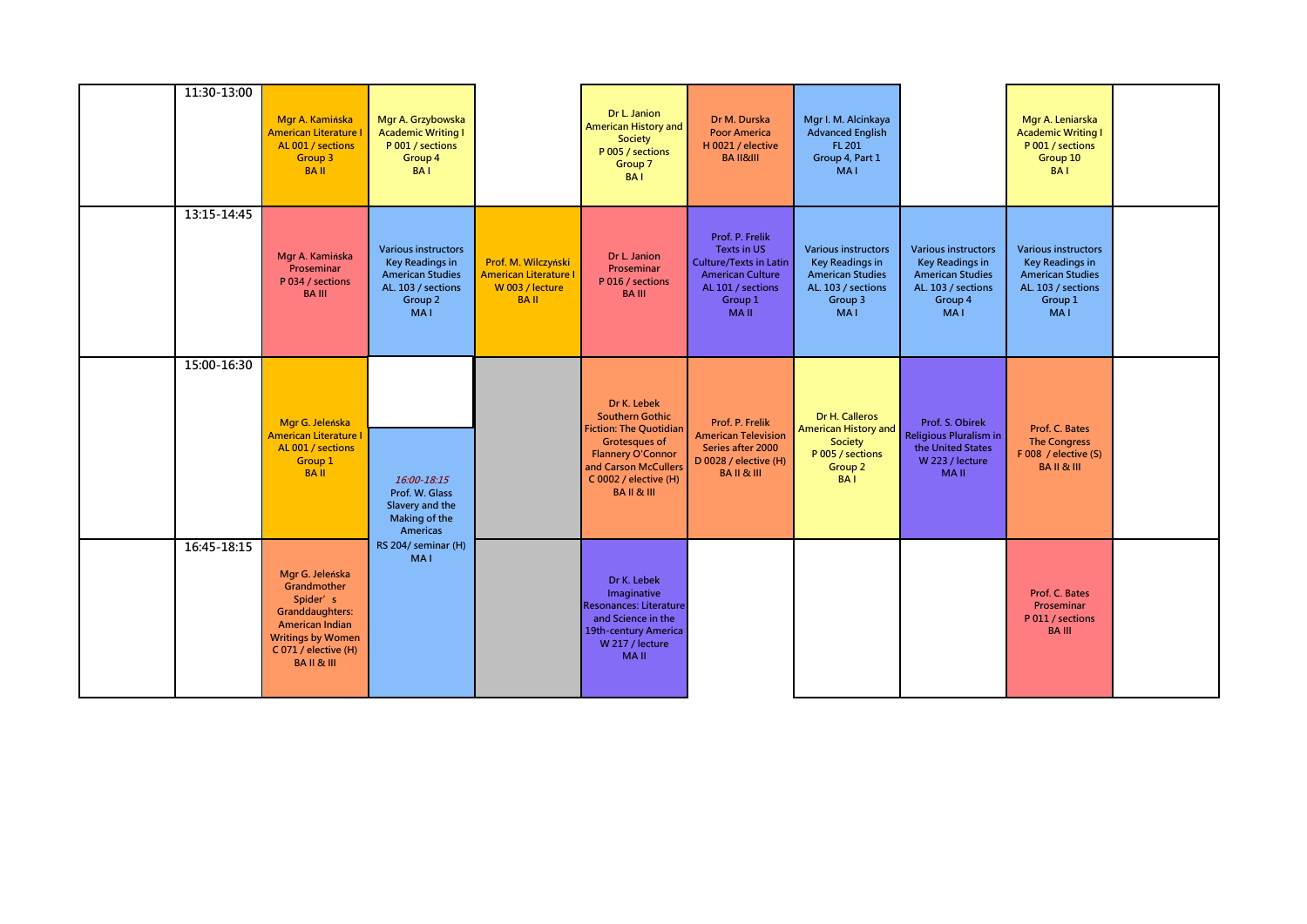|                 | 18:30-20:00    |                                                                                               |                                                                                                     |                                                                                                               |                                                                          |                                                                                                 |                                                                                                                                                    |                                                                                                    |                                                                                                                  |        |
|-----------------|----------------|-----------------------------------------------------------------------------------------------|-----------------------------------------------------------------------------------------------------|---------------------------------------------------------------------------------------------------------------|--------------------------------------------------------------------------|-------------------------------------------------------------------------------------------------|----------------------------------------------------------------------------------------------------------------------------------------------------|----------------------------------------------------------------------------------------------------|------------------------------------------------------------------------------------------------------------------|--------|
| Audimax, room B | Thursday       | <b>Room 105</b>                                                                               | <b>Room 107</b>                                                                                     | <b>Room 109</b>                                                                                               | <b>Room 116</b>                                                          | <b>Room 117</b>                                                                                 | <b>Room 311</b>                                                                                                                                    | <b>Room 317</b>                                                                                    | <b>Room 319</b>                                                                                                  | Online |
|                 | 8:00-9:30      |                                                                                               |                                                                                                     |                                                                                                               |                                                                          |                                                                                                 |                                                                                                                                                    |                                                                                                    |                                                                                                                  |        |
|                 | $9:45 - 11:15$ | Dr K. Chrzczonowicz<br><b>Academic Writing I</b><br>P 001 / sections<br>Group 5<br><b>BAI</b> |                                                                                                     | <b>Prof. T. Basiuk</b><br><b>Introduction to</b><br><b>American Studies</b><br>W 051 / lecture<br><b>BAII</b> |                                                                          | Dr H. Calleros<br><b>Latinxs and Hispanic</b><br>Identities<br>H 0009 / elective<br><b>MAII</b> | $9:45 - 13:00$<br><b>IRREGULAR</b><br><b>SCHEDULE</b><br>Prof. P. Frelik, dr K.<br>Krasuska<br><b>Doctoral Seminar:</b><br><b>Cultural Studies</b> | Dr M. Gajek<br><b>American History and</b><br>Society<br>P 005 / sections<br>Group 5<br><b>BAI</b> | Dr M. Gajda-<br>Łaszewska<br><b>American History and</b><br>Society<br>P 005 / sections<br>Group 3<br><b>BAI</b> |        |
|                 | 11:30-13:00    | Dr K. Chrzczonowicz<br><b>Academic Writing I</b><br>P 001 / sections<br>Group 6<br><b>BAI</b> | Dr L. Janion<br><b>American History and</b><br>Society<br>P 005 / sections<br>Group 8<br><b>BAI</b> | Prof. S. Obirek<br><b>History of American</b><br>Philosophy<br>W 015 / lecture<br><b>BAII</b>                 | Prof. T. Basiuk<br><b>MA Seminar I</b><br>S 110 / seminar<br><b>MAII</b> | Dr H. Calleros<br>Proseminar<br>P 038 / sections<br><b>BA III</b>                               | S 301/seminar<br><b>DR</b>                                                                                                                         | Dr M. Gajek<br><b>American History and</b><br>Society<br>P 005 / sections<br>Group 6<br><b>BAI</b> | Dr M. Gajda-<br>Łaszewska<br><b>American History and</b><br>Society<br>P 005 / sections<br>Group 4<br><b>BAI</b> |        |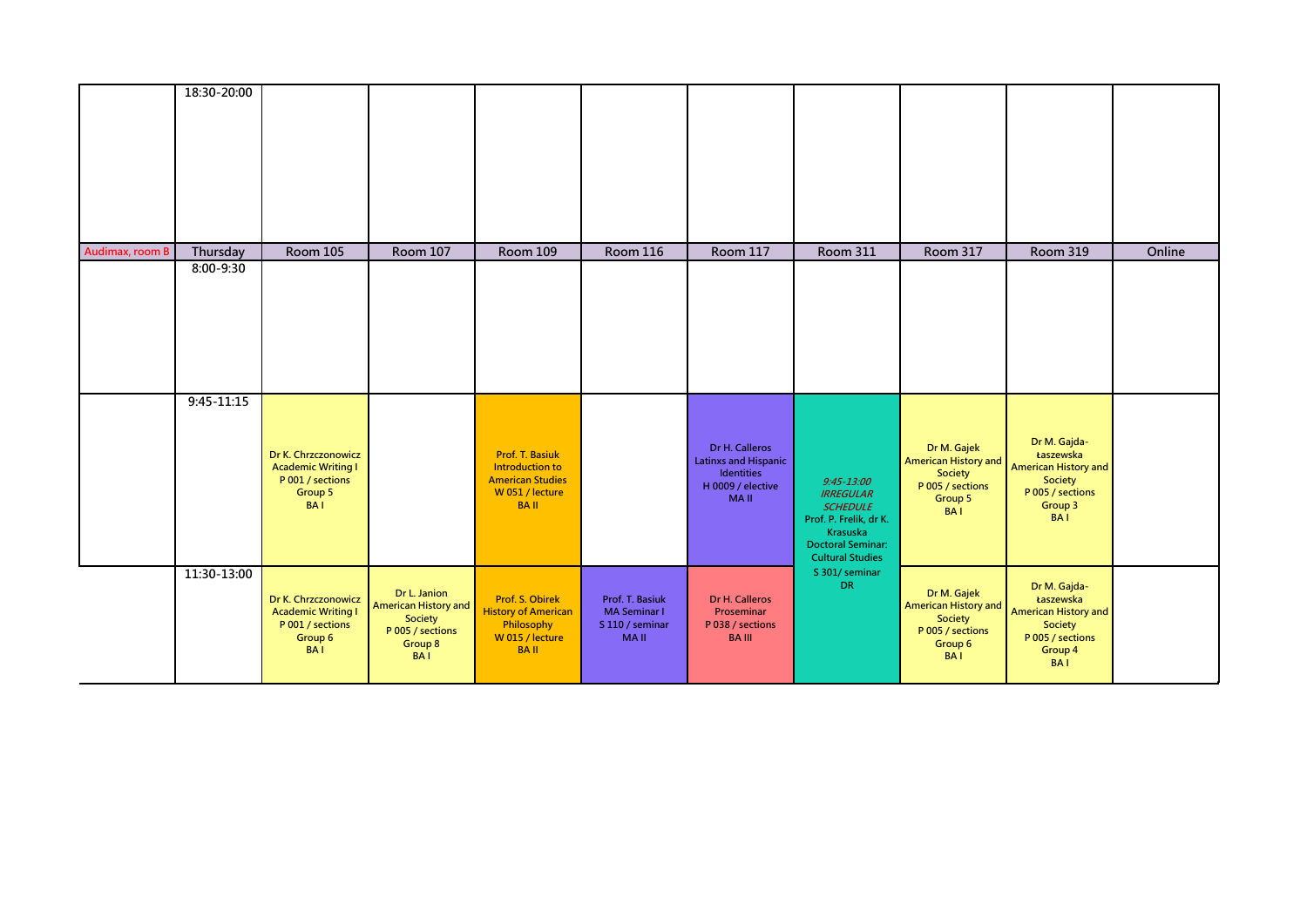|                 | 13:15-14:45 |                                                                                                   |                                                                                                                                 |                                                                              |                                                                                                                                       |                                                                                                                                                                               |                                                                                           |                                                                                                                                                              |                                                                                               |        |
|-----------------|-------------|---------------------------------------------------------------------------------------------------|---------------------------------------------------------------------------------------------------------------------------------|------------------------------------------------------------------------------|---------------------------------------------------------------------------------------------------------------------------------------|-------------------------------------------------------------------------------------------------------------------------------------------------------------------------------|-------------------------------------------------------------------------------------------|--------------------------------------------------------------------------------------------------------------------------------------------------------------|-----------------------------------------------------------------------------------------------|--------|
|                 |             | Dr J. Mąkowska<br><b>American Literature I</b><br>AL 001 / sections<br>Group 8<br><b>BAII</b>     | Dr. K. Krasuska<br><b>MA Seminar I</b><br>S 124 / seminar<br><b>MAII</b>                                                        | Dr R. Schnepf<br><b>Hemispheric Lecture</b><br>W 205 / lecture<br><b>MAI</b> | Prof. W. Glass<br><b>Religion in Modern</b><br>America<br>D 076 / elective (H)<br><b>BAIL&amp;III</b>                                 | Dr A. Kurowicka<br>American Literature I<br>AL 001 / sections<br>Group 5<br><b>BAII</b>                                                                                       | Dr B. Kotlińska<br><b>Academic Writing I</b><br>P 001 / sections<br>Group 7<br><b>BAI</b> | Prof. S. Obirek<br><b>Cultural Implications</b><br>of the Holocaust in the<br><b>USA, Israel and Europe</b><br>B 015 / elective (H/S)<br><b>BAIL&amp;III</b> | Mgr A. Relidzyńska<br><b>Academic Writing I</b><br>P 001 / sections<br>Group 12<br><b>BAI</b> |        |
|                 | 15:00-16:30 |                                                                                                   |                                                                                                                                 |                                                                              |                                                                                                                                       |                                                                                                                                                                               |                                                                                           |                                                                                                                                                              |                                                                                               |        |
|                 |             | Dr J. Mąkowska<br><b>Academic Writing</b><br>$(B2+)$<br>P 201 / sections<br>Group 3<br><b>MAI</b> | Dr K. Chrzczonowicz<br><b>Academic Writing</b><br>$(B2+)$<br>P 201 / sections<br>Group 1<br><b>MAI</b>                          |                                                                              | Prof. W. Glass<br>The History of<br><b>Religion and</b><br>Community in<br><b>American Society</b><br>A 133 / elective<br><b>MAII</b> | Dr R. Schnepf<br><b>Diplomacy Applied:</b><br><b>Means and Methods</b><br>in Contemporary<br><b>Diplomacy (the US</b><br>case)<br>G 045 / elective (S)<br><b>BAIL&amp;III</b> | Dr B. Kotlińska<br><b>Academic Writing I</b><br>P 001 / sections<br>Group 8<br><b>BAI</b> | Mgr J. Smoleński<br><b>American Federalism</b><br>F 059 / elective (S)<br><b>BAIL&amp;III</b>                                                                | Mgr A. Relidzyńska<br><b>Academic Writing I</b><br>P 001 / sections<br>Group 13<br><b>BAI</b> |        |
|                 | 16:45-18:15 |                                                                                                   |                                                                                                                                 |                                                                              |                                                                                                                                       |                                                                                                                                                                               |                                                                                           |                                                                                                                                                              |                                                                                               |        |
|                 |             |                                                                                                   | Dr K. Chrzczonowicz<br><b>History of Satire in</b><br><b>American Literature</b><br>C 011 / elective (H)<br><b>BAIL&amp;III</b> |                                                                              |                                                                                                                                       |                                                                                                                                                                               |                                                                                           |                                                                                                                                                              |                                                                                               |        |
|                 | 18:30-20:00 |                                                                                                   |                                                                                                                                 |                                                                              |                                                                                                                                       |                                                                                                                                                                               |                                                                                           |                                                                                                                                                              |                                                                                               |        |
|                 |             |                                                                                                   |                                                                                                                                 |                                                                              |                                                                                                                                       |                                                                                                                                                                               |                                                                                           |                                                                                                                                                              |                                                                                               |        |
|                 |             |                                                                                                   |                                                                                                                                 |                                                                              |                                                                                                                                       |                                                                                                                                                                               |                                                                                           |                                                                                                                                                              |                                                                                               |        |
|                 |             |                                                                                                   |                                                                                                                                 |                                                                              |                                                                                                                                       |                                                                                                                                                                               |                                                                                           |                                                                                                                                                              |                                                                                               |        |
| Audimax, room B | Friday      | <b>Room 105</b>                                                                                   | Room 107                                                                                                                        | <b>Room 109</b>                                                              | <b>Room 116</b>                                                                                                                       | <b>Room 117</b>                                                                                                                                                               | <b>Room 311</b>                                                                           | Room 317                                                                                                                                                     | <b>Room 319</b>                                                                               | Online |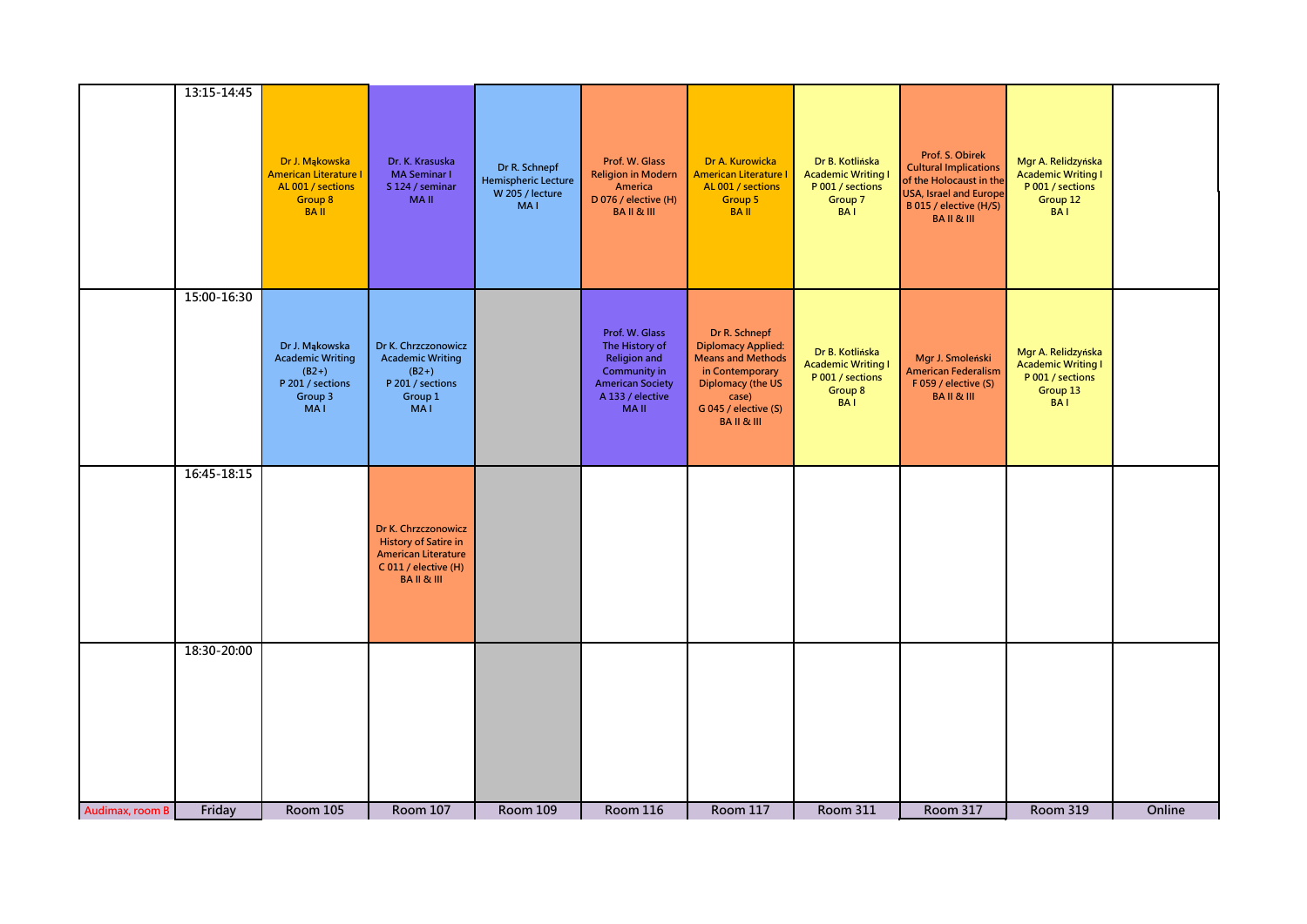| 8:00-9:30      |                                                                                                                                |                                                                                                                            |                                                                                                                                               |                                                                                                                                         |                                                                                         | <i>09:00-11:15</i><br>Dr M. Usiekniewicz, dr<br>A. Kurowicka<br><b>Politics of Popular</b><br>Genres: American SF,<br>Crime Fiction, and<br><b>Romance in Critical</b><br>Methodological<br>Review |                                                                                                            |  |
|----------------|--------------------------------------------------------------------------------------------------------------------------------|----------------------------------------------------------------------------------------------------------------------------|-----------------------------------------------------------------------------------------------------------------------------------------------|-----------------------------------------------------------------------------------------------------------------------------------------|-----------------------------------------------------------------------------------------|----------------------------------------------------------------------------------------------------------------------------------------------------------------------------------------------------|------------------------------------------------------------------------------------------------------------|--|
| $9:45 - 11:15$ | Dr J. Bartkiewicz-<br>Godlewska<br><b>Manifest Destiny and</b><br><b>U.S. Foreign Policy</b><br>W 224 / lecture<br><b>MAII</b> | Dr E. Oki<br><b>Academic Writing I</b><br>P 001 / sections<br>Group 11<br><b>BAI</b>                                       | Mgr I. M. Alcinkaya<br><b>History of Police</b><br>Militarization in the<br><b>United States</b><br>H 0023 / elective<br><b>BA II&amp;III</b> | Mgr A. Górny<br><b>Black Culture from Jim</b><br><b>Crow to Harlem</b><br>Renaissance<br>H 0002 / elective $(H)$<br><b>BAIL&amp;III</b> | Mgr A. Mejer<br><b>Advanced English</b><br>FL 201<br>Group 1, Part 2<br>MA <sub>I</sub> | RS 261/ seminar (H)<br><b>MAI</b>                                                                                                                                                                  | Prof. B. Szklarski<br><b>American History and</b><br>Society<br>P 005 / sections<br>Group 11<br><b>BAI</b> |  |
| 11:30-13:00    |                                                                                                                                | Dr A. Kurowicka<br>Proseminar<br>P 037 / sections<br><b>BAIII</b>                                                          | Dr E. Oki<br><b>Academic Writing</b><br>$(B2+)$<br>P 201 / sections<br>Group 4<br><b>MAI</b>                                                  | Dr K. Potgieter<br><b>Lyric Documentary:</b><br><b>Inventing a Genre</b><br>D 0064 / elective (H)<br><b>BAIL&amp;III</b>                | Mgr A. Mejer<br><b>Advanced English</b><br>FL 201<br>Group 2, Part 2<br><b>MAI</b>      | Dr M. Usiekniewicz<br>Proseminar<br>P 023 / sections<br><b>BA III</b>                                                                                                                              | Prof. B. Szklarski<br><b>MA Seminar I</b><br>S 120 / seminar<br><b>MAII</b>                                |  |
| 13:15-14:45    |                                                                                                                                | Dr J. Burszta<br><b>Popular Culture and</b><br><b>Queer Representation</b><br>D 0020 / elective (H)<br><b>BAIL&amp;III</b> | Dr E. Oki<br>Introduction to<br>multicultural comics<br>D 015 / elective (H)<br><b>BAIL&amp;III</b>                                           | Dr K. Potgieter<br>Landscape<br>Photography:<br>Perspective on<br>America<br>D 169 / elective<br><b>MAII</b>                            | Mgr A. Mejer<br><b>Advanced English</b><br>FL 201<br>Group 3, Part 2<br><b>MAI</b>      | Mgr B. Akman<br><b>Academic Writing I</b><br>P 001 / sections<br>Group 1<br><b>BAI</b>                                                                                                             | Mgr J. Smoleński<br>American History and<br>Society<br>P 005 / sections<br>Group 9<br><b>BAI</b>           |  |
| 15:00-16:30    |                                                                                                                                |                                                                                                                            |                                                                                                                                               |                                                                                                                                         |                                                                                         | Mgr B. Akman<br><b>Academic Writing I</b><br>P 001 / sections<br>Group 2<br><b>BAI</b>                                                                                                             | Mgr J. Smoleński<br><b>American History and</b><br>Society<br>P 005 / sections<br>Group 10<br><b>BAI</b>   |  |